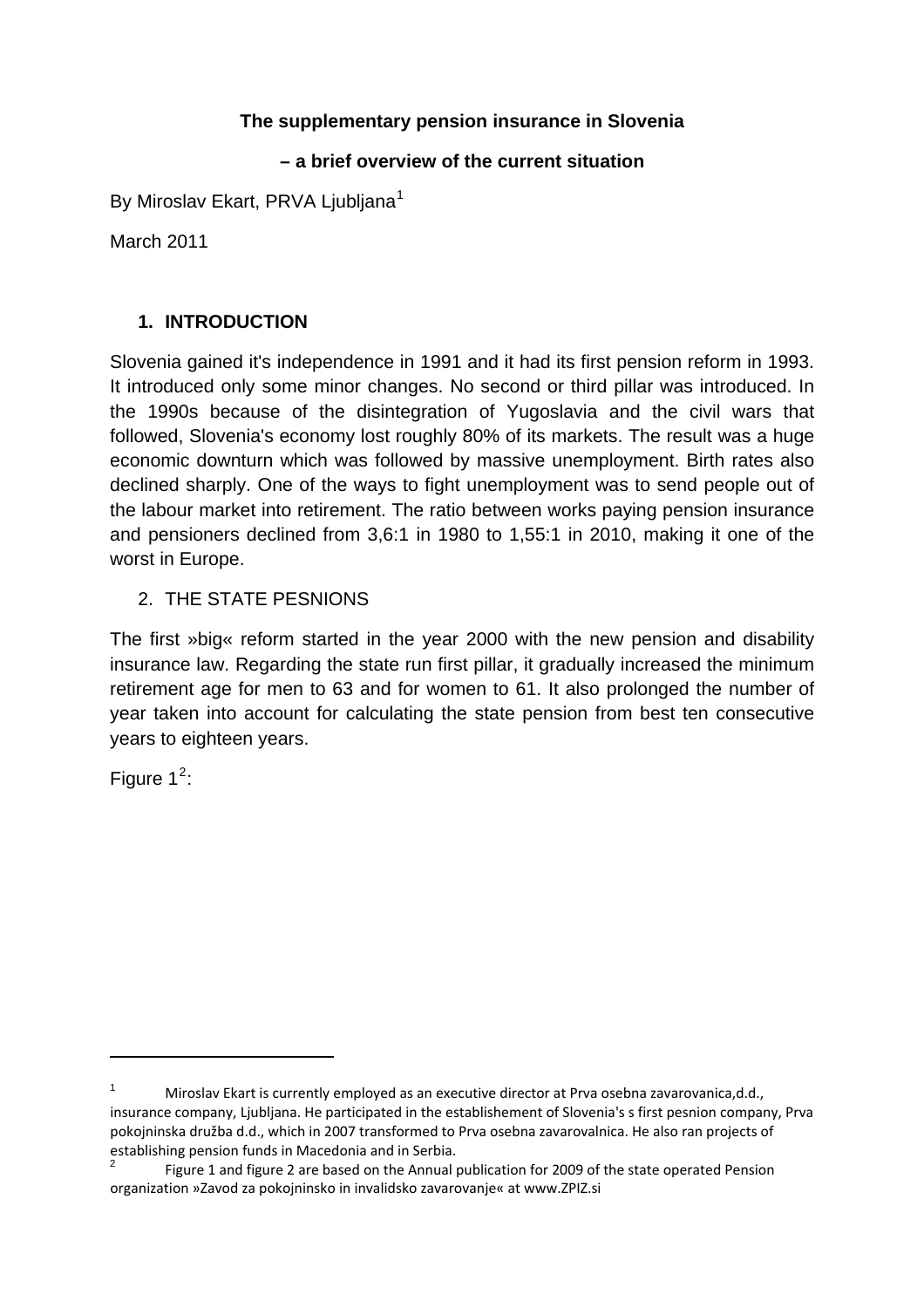

The official number of pension beneficiaries for 2010 is expected to be at an all time high at 575.000.

Figure 2:



The number of workers is decreasing, but the number of pensioners is steadily rising.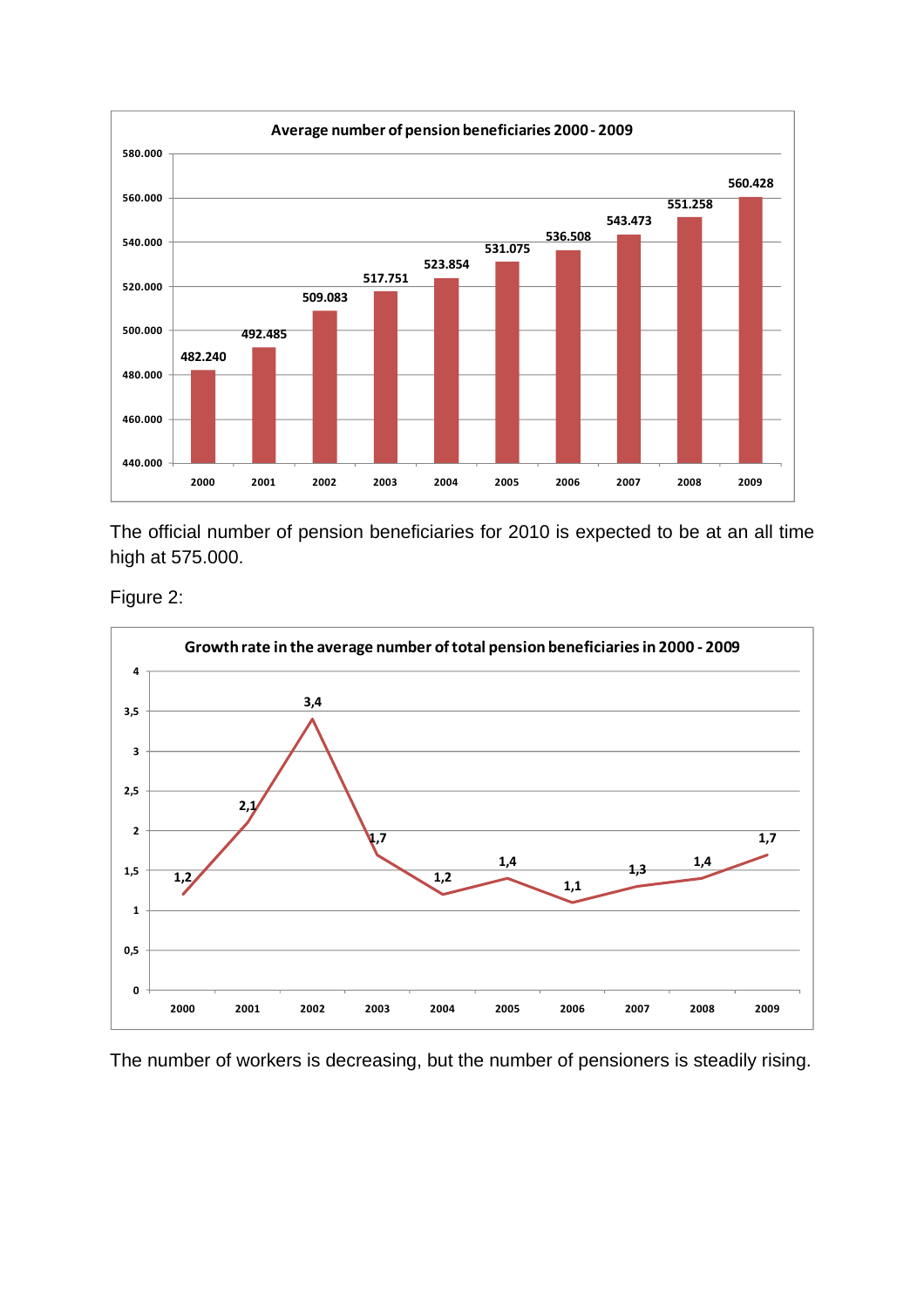TABEL 1: Salaries and state pensions

|                                      | Year 2000        | Year 2009        |
|--------------------------------------|------------------|------------------|
| Average net salary                   | <b>503 EUR</b>   | 930 EUR          |
| Average net pension                  | 343 EUR          | <b>570 EUR</b>   |
| Ratio average salary/av.<br>pension  | 68,2%            | 61,3%            |
| Budget aid to sate pension<br>system | 0,64 billion EUR | 1,33 billion EUR |

Average net pension is falling fast compared to the net salary and we also see that the state budget aid is increasing dramatically.

# **3. SUPPLEMENTARY PENSION INSURANCE**

Slovenia decided in the year 1999 to make the pension system basically in line with the "EU Green Paper on supplementary insurance in the Single Market  $(1997)^3$  $(1997)^3$ 

#### 3.1. PENSION FUND OPERATORS

Table 1: Slovenia's pension system

| Pillar 1            | State operated system                                                                                                                                                                              |
|---------------------|----------------------------------------------------------------------------------------------------------------------------------------------------------------------------------------------------|
| Pillar <sub>2</sub> | Individual accounts<br>- Voluntary<br>pension insurance<br>(collective<br>and<br>individual)<br>- Mandatory pension insurance (workers in harsh<br>conditions and pension plan for state employees |
| Pillar <sub>3</sub> | Mutual funds, life policies, etc.                                                                                                                                                                  |

The year 2000 reform also introduced the funded defined contribution second pillar, with tax breaks for individuals and companies. The emphasis was on collective pension insurance meaning the weight of the funding was on companies rather than on individuals.

The license for operating pension plans could be gained by insurance companies, banks, specialized insurance companies called pension companies and the state owned company "Kapitalska Druzba"<sup>[4](#page-2-1)</sup>. Kapitalska družba during the privatization process in the 1990s received 10% of every Slovenian company. It rapidly sold most of its stakes in smaller or non important companies and concentrated it's stakes to the most important companies. It used it influence to conclude pension contracts with mayor Slovenian companies in the years of 2001 and 2002.

<span id="page-2-1"></span><span id="page-2-0"></span><sup>3</sup> The www link: europa.eu/documents/comm/green\_papers/pdf/com-1997-283\_en.pdf 4

Kaptalska družba in english translates as »Capital Company«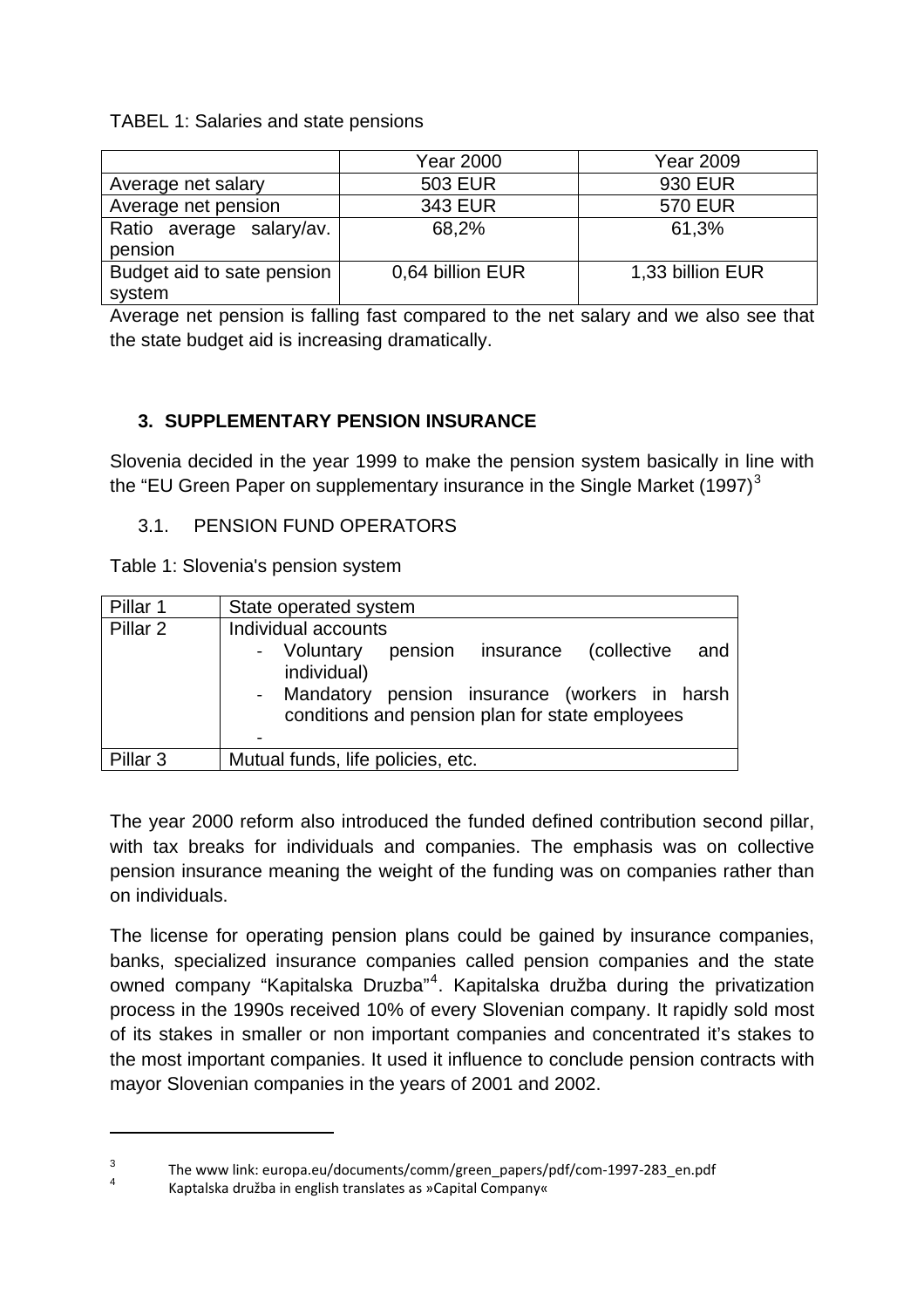In the years 2000 and 2001 six special insurance companies called "pension companies" were formed. They had to meet a condition to gain at least 15.000 members within one year after establishment. Two companies failed that obstacle. They booth transferred their portfolios (clients and assets) to other pension companies. The procedure of the portfolio transfer is highly regulated and supervised by the Slovenian Agency for Insurance supervision. One of the pension companies called Prva pokojninska družba or in English First pension company in 2007 became an insurance company, so now there are only three pension companies left. In 2004 one insurance company also returned its license and sold its portfolio. So in the beginning there were 14 pension fund operators, now there are 11. All the mergers and acquisitions took place in the years 2002 to 2004.

# 3.2. TAX INCENITVES AND SUPPLEMENTARY PESNION CONTRACT CONCLUSION

The premium is limited to a max. of 5,84% of the gross salary, but no more than 223,60 EUR a month or 2.683,26 EUR a year. This also means if the gross salary is i.e. 800 EUR, the maximum premium is 46,7 EUR per month. The company paying premium has an advantage in using the tax incentives, meaning if the company pays the maximum premium, the employee can not add his own contribution. The premium paid is in a way a representing a "cost" to the employer. It still costs 100 EUR for the company, in order for the member to get 100 EUR on his individual account, but nothing more. On this premium there are no taxes or social contribution in the savings part. If a company would pay 100 EUR as a gross salary, the worker would get roughly only 50 EUR in his pocket (some more some less, depending on income and supported family members of the worker). The tax incentives for individual pension insurance comprise only of personal income tax relief, but social contributions must be paid.

Tax incentives are the supplementary pension insurance main feature and sales driver. It makes more sense for the employee that the company instead of a salary raise gives him money in form of premium on his individual account.

For a company to join a pension plan, it must make a contract with the employee representatives, namely the trade unions. If there is no trade union within the company, then it is the workers council and thirdly if the later does not exist an employee representative is elected. The later is especially true in small companies with fewer than 50 employees. Secondly 51% of the workers must sign a written offer. If enough workers fail to do so, there is no supplementary insurance. This typically happens when workers must contribute their part, i.e. the company pays 40 EUR if the employee pays also 40 EUR, to form an monthly premium of 80 EUR.

In small companies there is a very problematic legal obstacle. If a company owner of at least 25% or more is employed, by law he can not join the pension plan. This rule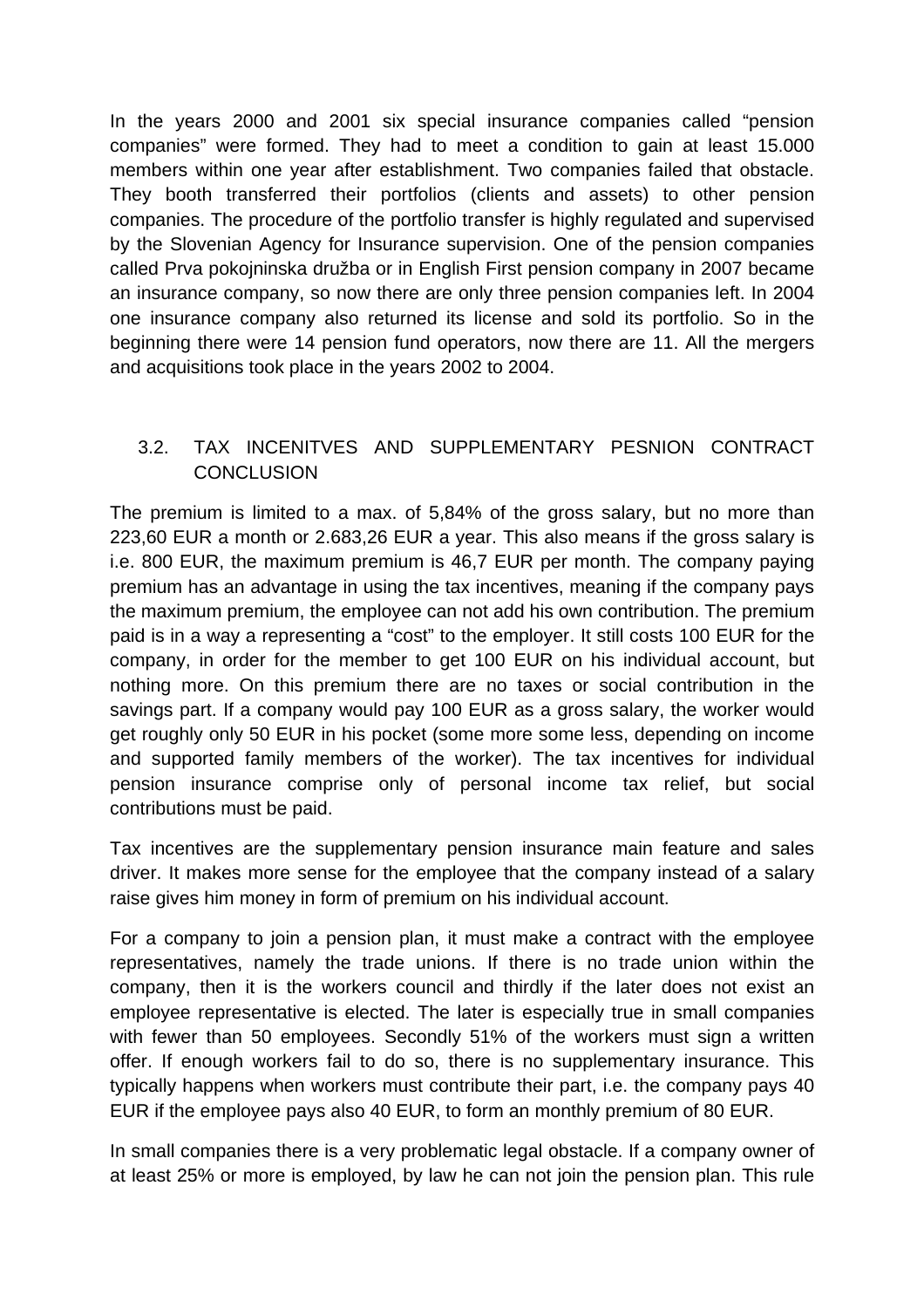was introduced in 2002, two years after the pension reform. It proves to be a mayor obstacle for introducing pension insurance in a number of companies, especially small ones with a couple of workers. The director is in most cases also the owner of the company. So in practice, it he owner an not join, his workers also can't.

From the design of the system we can see, that it was first meant for large companies with strong trade unions, ie. the public railroad company, banks, telecoms etc and not for small businesses.

# 3.3. THE DEVELOPMENT OF THE MARKET

TABEL  $1<sup>5</sup>$  $1<sup>5</sup>$  $1<sup>5</sup>$ : The development of the supplementary pension insurance

|            | number  | വ |
|------------|---------|---|
| date       | members |   |
| 31.12.2009 | 529.275 |   |
| 31.12.2008 | 515.132 |   |
| 31.12.2007 | 491.066 |   |
| 30.11.2006 | 451.758 |   |
| 31.12.2005 | 411.211 |   |
| 31.12.2004 | 376.930 |   |
| 31.12.2003 | 210.463 |   |
| 31.12.2002 | 173.044 |   |
| 31.12.2001 | 81.895  |   |

Today 95% of the members are included through collective insurance by it's employers and only 5% pay individually.

In 2003 roughly 150.000 public employees entered the system at once. Preliminary figures show that in 2010 the market increased only for a few thousand members, as unemployment increased dramatically because of the economic crisis. The total number of all Slovenia's employed is roughly 850.000 so that 60% of workers have concluded an additional pension insurance contract. But not all pay premium regularly and there are no statistics about active members. At the end of 2009 the pension funds accumulated only 1,52 billion EUR, which means that the average member had roughly only 3.000 EUR of additional pension savings. The savings levels are really low and in most cases do not allow for real supplementary pension to be paid out.

In Slovenia, there are approx. 50.000 companies which have at least one employee. Out of them roughly 6000 concluded collective pension agreements. Better run

<span id="page-4-0"></span><sup>5</sup> Tebel 1 and other data on this page is based on the data form the Ministry of Labour, available at http://www.mddsz.gov.si/si/uveljavljanje\_pravic/statistika/dodatno\_pokojninsko\_zavarovanje/.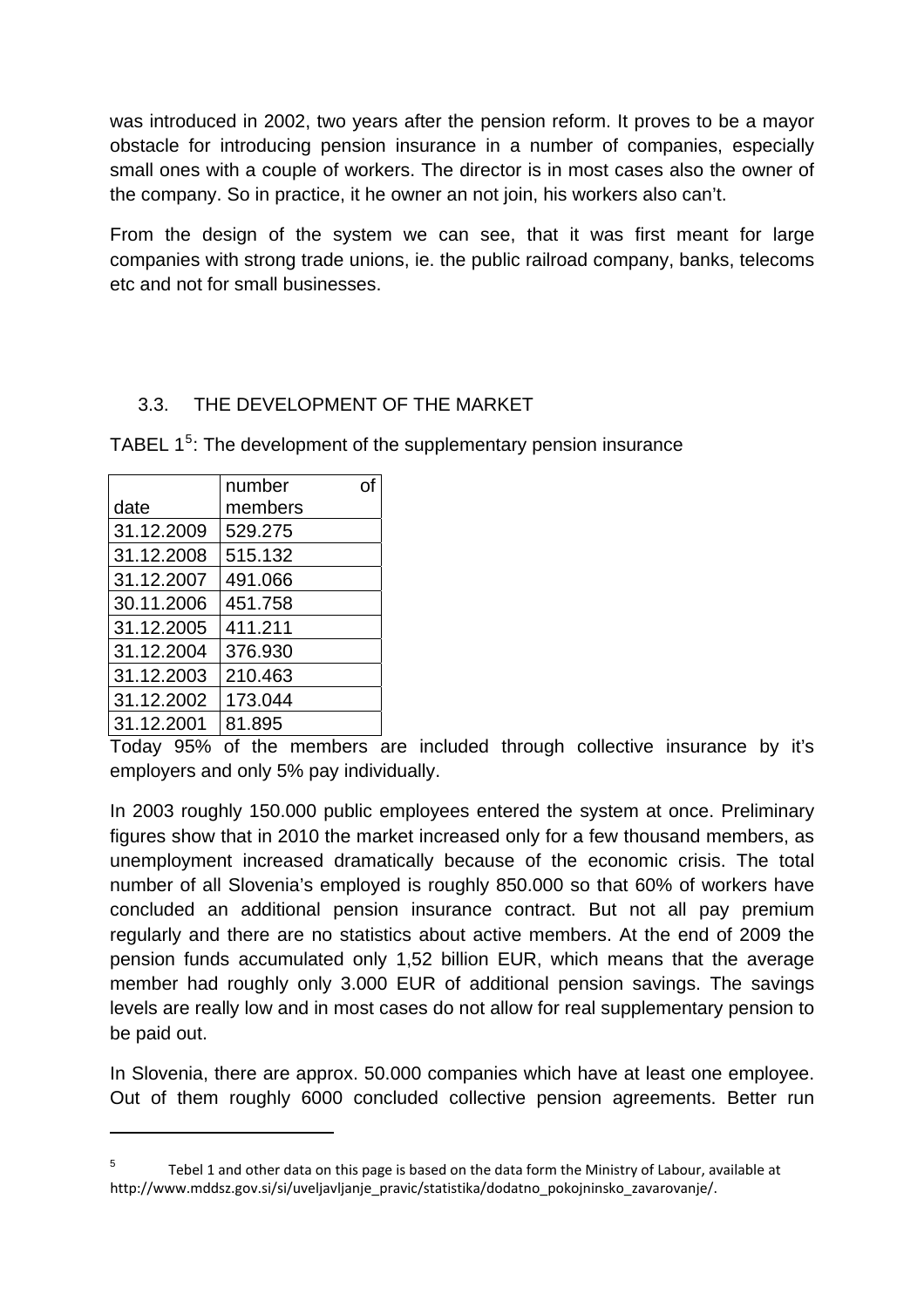companies were more prone to conclude such contracts. So if Slovenia wants to raise the number of insured for an additional 100.000 member, roughly 10.000 or more contracts with companies should be made. It seems like an impossible task to do in this moment.

It is fair to say that the reform of the year 2000 achieved only one goal and that is to lower the average pillar one pension.

# 3.4. MINIMUM GUARANTEED YIELD

Minimum guaranteed yield is the most important feature which determines the investment policy. The members take investment risk for the premium paid that is above the minimum guaranteed yield. The minimum guaranteed yield is determined by the Ministry of finance twice per year and is relevant for a period of the next six months. It is stipulated that it is at least 40% of yield which applies to state issued bonds with duration of more than 1 year. Currently this 40% means 1,28% p.a.. The pension providers can voluntarily increase this figure. Some providers offer this minimum guaranteed yield at 60% which is currently 1,93% If a company fails to meet its investment goal, it should cover the loss from its own capital. That happened in the largest pension plan for public employees with more than 190.000 members called "ZVPSJU" which is run by Kapitalska družba. Due to a negative yield of 9,05%<sup>[6](#page-5-0)</sup> Kapitalska družba paid 25,4 million EUR in to the ZVPSJU fund, without the possibility to get it back. However in a controversial move they somehow "changed the rules" in the other two funds run by Kapitalska družba (fund called "KVPS" and fund called "SODPZ"). Both funds encountered similar or even higher losses in 2008, than ZVPSJU fund. So in 2008 and 2009 the pension funds assets from KVPS and SODPZ funds were lower than their obligations to members. For the resulting difference Kapitalska družba were allowed to form reserves within the capital of the company. So in a way public employees were the only ones to get real money on their accounts and thus were privileged in front of ordinary citizens. To the authors knowledge no court procedures were filed from the members of the fund KVPS and SODPZ to recollect the difference.

But on the other hand the effect of the paying of millions of EUR to a pension fund had also a profound effect on the way all pension funds in Slovenia are managed. Basically the pension funds can not afford to take serious investment risks, such as with big % of stocks in their portfolio. So Kapitalska družba went from 20% of stocks in 2008 to under 5% in 2011. Other operators are all under 10% in shares, as the downside risk is apparently too much for them or the entire industry.

 If the markets go up, the client benefits, but if they go down, the risk falls on the pension plan operator.

<span id="page-5-0"></span>6

Information about yields of most pension funds is available at http://www.finance.si/skladi.php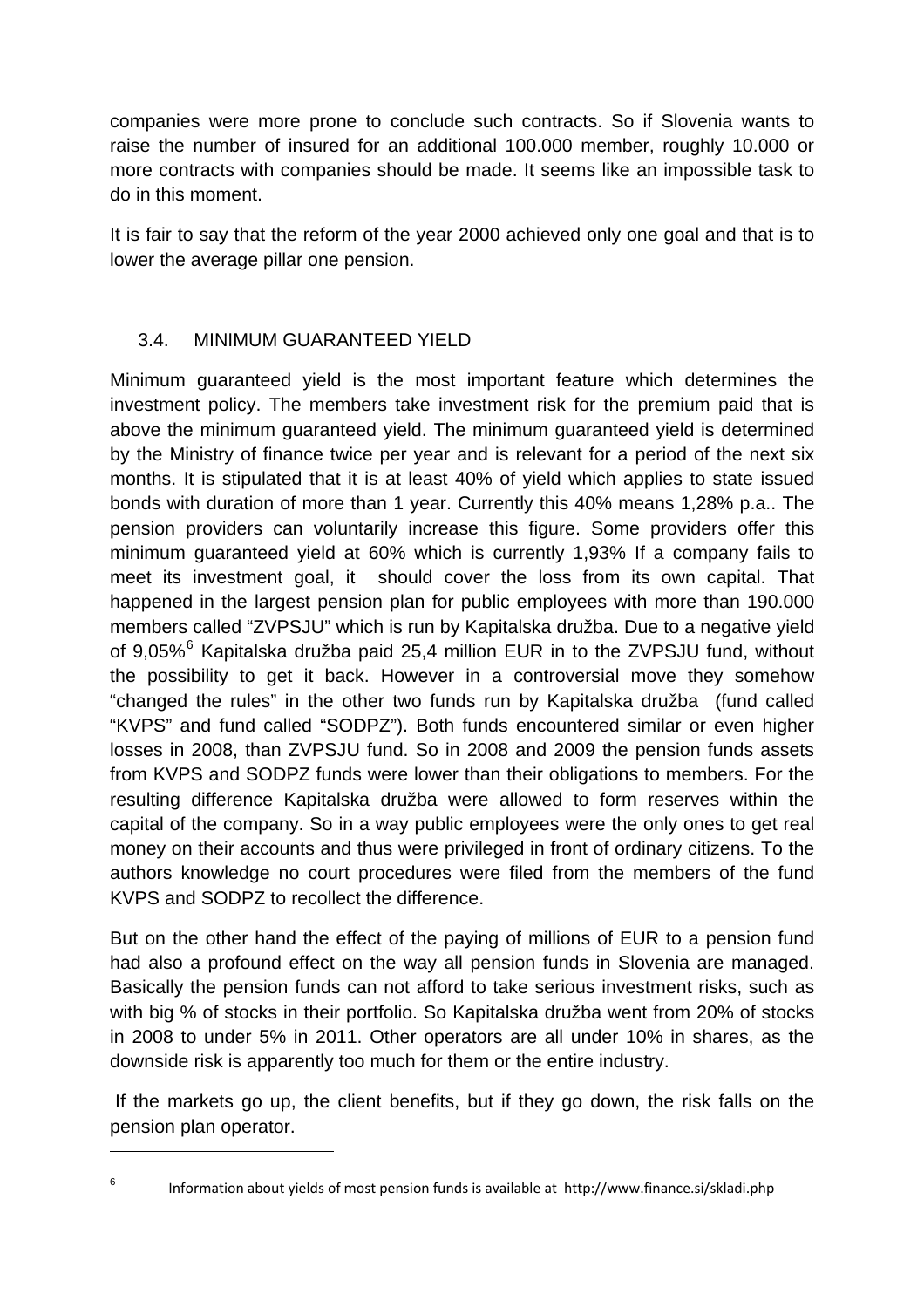#### 3.5. THE CUSTODY BANK

In 2004 the custody bank was introduced. It means that all pension funds are separated from the pension fund operators sole control and are subject to daily supervision by a custody bank. The custody bank function besides settlement also includes control of the asset valuation and conformity of the asset allocation with the laws and bylaws. The aim of the introduction of the custody bank was to increase supervision and public trust in to the private pension insurance.

# 3.6. THE PAY OUT PHASE

The money is all collected into individual accounts which can be inherited. The money that is paid by the companies (95% of all money in the  $2^{nd}$  pillar) can be withdrawn early in form of a lump sum payment, but only after 10 years of membership. The members then pay personal income tax at a rate of 25% and with a possible additional pay of 16%, totaling the tax rate of 41%. Additional 1% goes to the pension fund operator as an exit fee. At first glance it seems not logical, for a person to pay i.e. from accumulated 10.000 EUR 4.100 to the state and 100 to the pension fund operator.

If members opt for an additional pension instead of a lump sum payment, 90% of the retirees should pay only up to 3% tax or 0% tax. After the age of 65 additional tax breaks are available and the tax rate should effectively go to 0%. However only the people with the highest pensions in Slovenia (around 1500 EUR net) could face the maximum of 20,5% income tax on their additional pension. The additional pension contract can be concluded only if all of the three conditions are met: 58 years of age, retirement and 10 years of membership in the system.

Events in the beginning of 2011 show that early withdrawals are currently the mayor issue of the industry, as many contracts were concluded in 2001. Some providers experience up to 30% or more percent of members withdrawing their money. This are the members with the longest membership (all have ten years of membership), the amount of money withdrawn could be more than 50% of all accumulated money in the  $2<sup>nd</sup>$  pillar. For instance some pension fund operators have a premium inflow of 20 million of EUR per year and they face paying 50-100 million in one year. It makes their asset management difficult and it makes them invest in a very short term, so high yields are not likely. Poor investment results can then trigger the next round of withdrawals. They also face the minimum guaranteed yield hurdle which has to be met.

What the main reason for such behavior is still unclear. Some reasons could be that the state pension is still high enough and guaranteed; the absence of a savings culture for old age; on average very low premium is being paid into the  $2^{nd}$  pillar and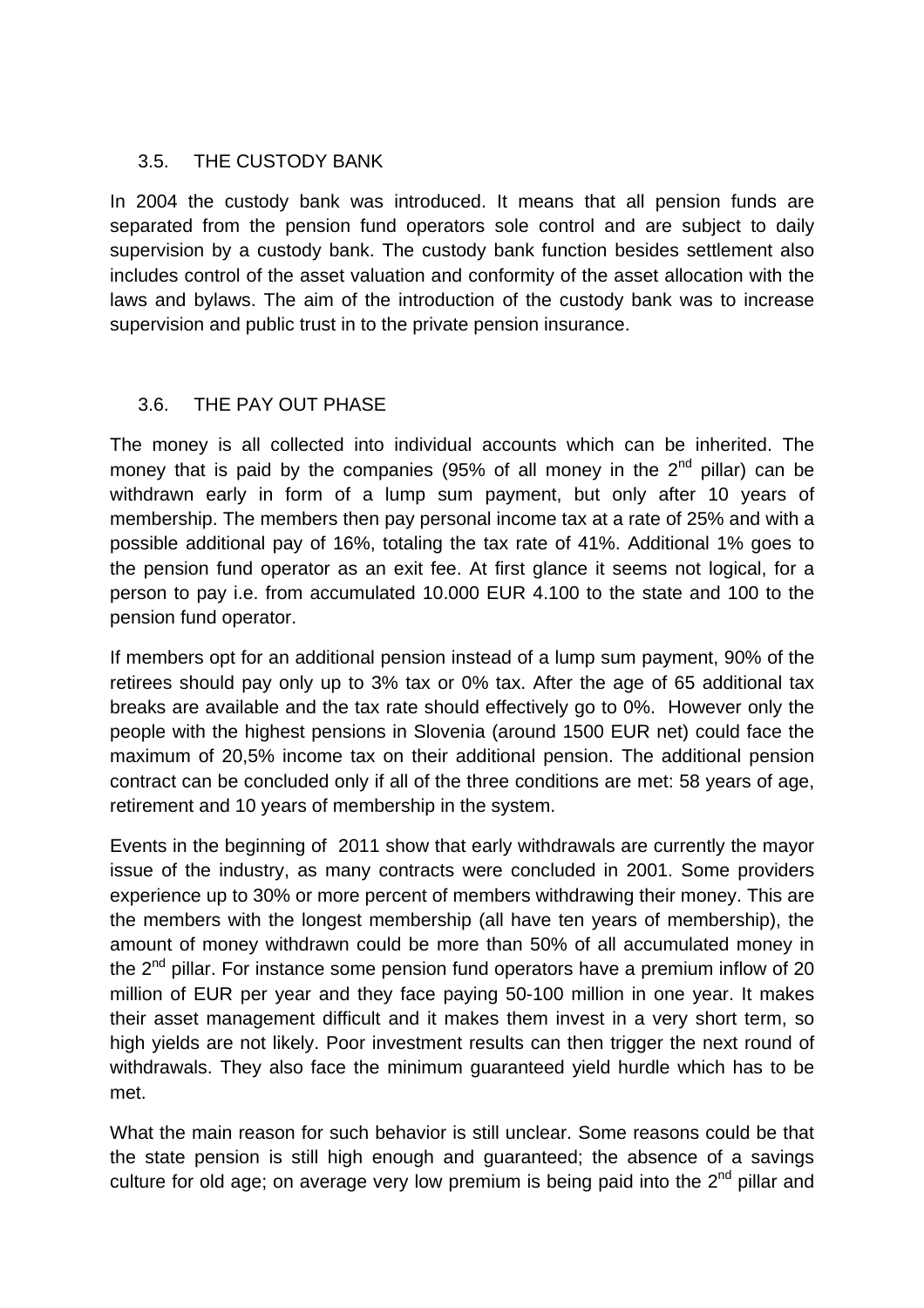many say such low savings make no difference anyway (i.e. the state pays to its employees only 26,10 EUR per month), etc.

# 3.7. MANDATORY SUPLEMENTARY PENSION INSURANCE

Mandatory pension insurance includes two funds. On both funds the monopoly provider is the 100% state owned Kapitalska Družba. In a way not one of the mandatory solutions is proving to be effective. One reason is for sure that funding is set too low and the other is total absence of competition. Maybe it is time to set up a system similar to the one in Poland or in other CEE countries.

# 3.[7](#page-7-0).1. THE MANDATORY SUPLEMENTARY FUND<sup>7</sup>

This pension fund was established in the year 2001 and was first designed for workers under the age of 40 working in harsh conditions or in risky jobs such as miners or policemen. In this way Kapitalska Družba instantly gained some 25.000 members for which it is still is the sole operator. This fund should cover the time period until full pillar one retirement occurs for workers who are too young to retire with a pillar one pension. But currently it is clear, that the savings are too low for anybody to achieve that goal. And the members were also charged with much too high fees, as if it was a voluntary fund. First members according to this plan should retire at the end of this year, but if this will actually happen is unclear.

# 3.7.2. THE PUBLIC EMPLOYEES FUND<sup>[8](#page-7-1)</sup>

The state employees fund is in fact "a mandatory" system as the employees do not need to sign a contract, they are enrolled automatically upon employment with the state and its legal entities such as schools, libraries, hospitals, etc.. The system was started in 2004 after a special law was passed. The license for the pension fund operator was granted to Kapitalska Družba and the license has no expiry date. The state has the option to make room for competition, but it seems that it has no intention in doing so. This fund has more than 190.000 members, but the premiums are very low. An average public employee after seven or eight years of membership has only 2.500 EUR on his account.

# 4. THE PROPSED PENSION REFORM

In December 2010 the parliament passed the pension reform, which should take effect on January  $1<sup>st</sup>$  2011. But the trade unions gathered 40.000 voters support to

<span id="page-7-0"></span><sup>7</sup> In Slovenian language the fund is called »SODPZ«

<span id="page-7-1"></span><sup>8</sup> The fund's name in slovenian language is »ZVPSJU«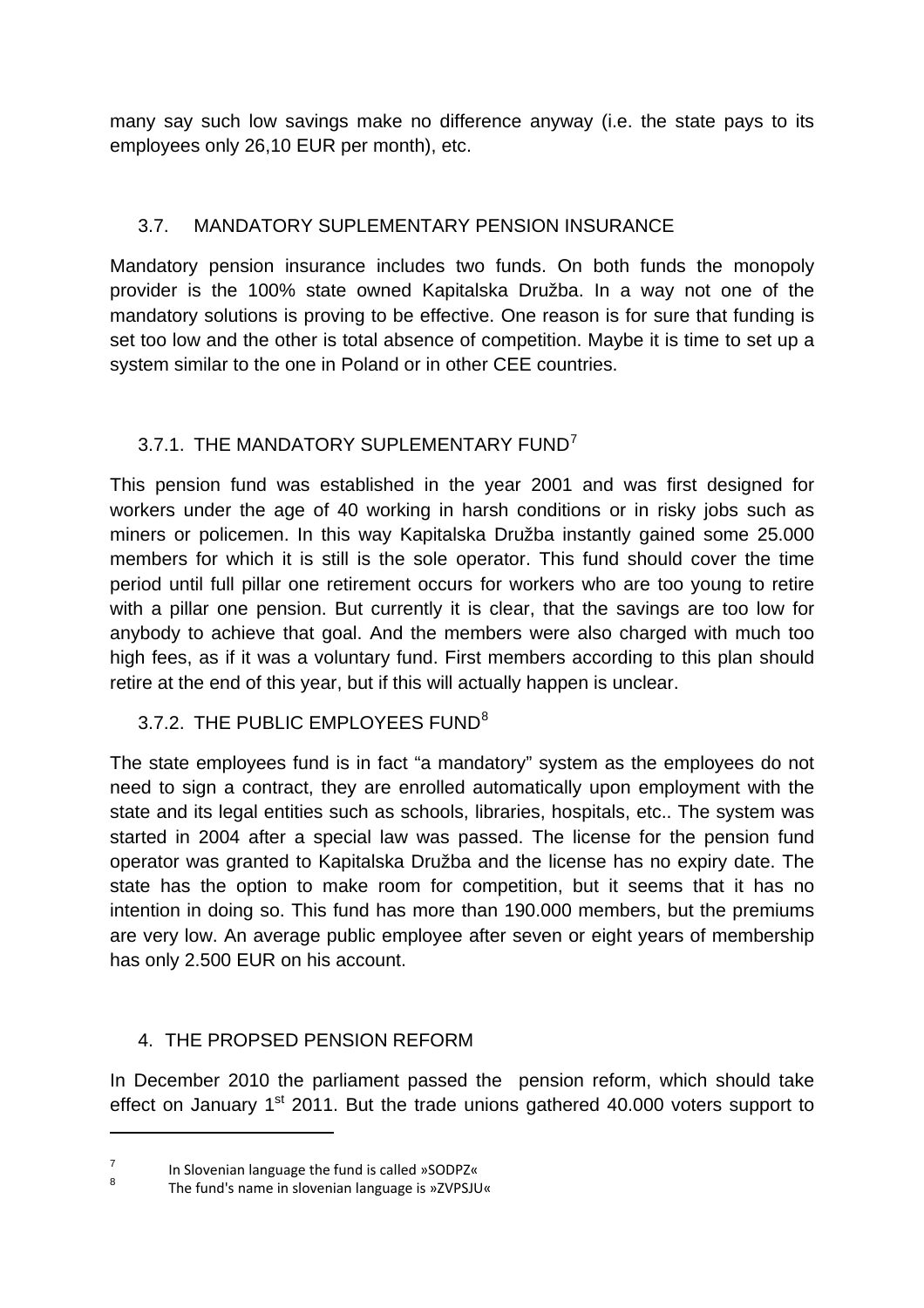have a referendum whether the law should come into force or not. The government challenged the trade unions move on the Constitutional court, on grounds that it is illegal to have a referendum on such an issue. In March 2011 the Constitutional court ruled, that such referendums are allowed as the government failed to prove its case. Currently a date for the referendum has not been set yet, but it should somewhere in May 2011.

If the new law steps into place, it will have the following changes on to the  $2<sup>nd</sup>$  pillar system:

- ‐ Lifting the ban company owner to join the private insurance system.
- ‐ Multiple pension providers are allowed to be within one company. This is true for voluntary pension plans, but it preserves the state owned Kapitalska družba's monopoly over public employees.
- ‐ It abolishes the 51% of workers must join rule, as anew all works are required to join except those who explicitly do not want to (applying opting out as currently opting in is the case).
- ‐ All new premium paid to pension funds by the employer can not be withdrawn as a lump sum, unless the accumulated sum is below 5.000 EUR. This makes life annuities the norm. This measure is aimed at correcting the possibility of early withdrawal after ten years of membership in collective pension plans. The premium accumulated until the new law enters into force will not be affected by this rule.
- ‐ It introduces life cycle funds. It is a move away form the minimum guaranteed yield funds. Minimum guaranteed yield funds are still mandatory for workers which are near retirement. Two additional funds must be organized by every private pension provider, one for young workers and one "mid life" fund. The rationale is, that young workers take on more risk, hence bringing them extra return over longer periods of time. So that 20--50 year olds would be in a fund with 50-70% of equity type investment, then the equity part would decrease to 20% and then the member would enter the minimum guaranteed yield fund. In the "equity" funds there is no minimum guaranteed yield. The rules when somebody must switch to a more conservative fund are left to private pension providers, but the state can make rules if the assess it is necessary to intervene. Younger members can switch annually free of charge to less riskier funds, but old member near retirement are banned from choosing equity funds. All existing members would have to make a choice which fund they want.
- ‐ The asset management fee is reduced to maximum one percent, which is quite low, especially if newly created funds should be actively managed equity funds. The existing funds are currently limited to 1,5 % p.a. management fee.